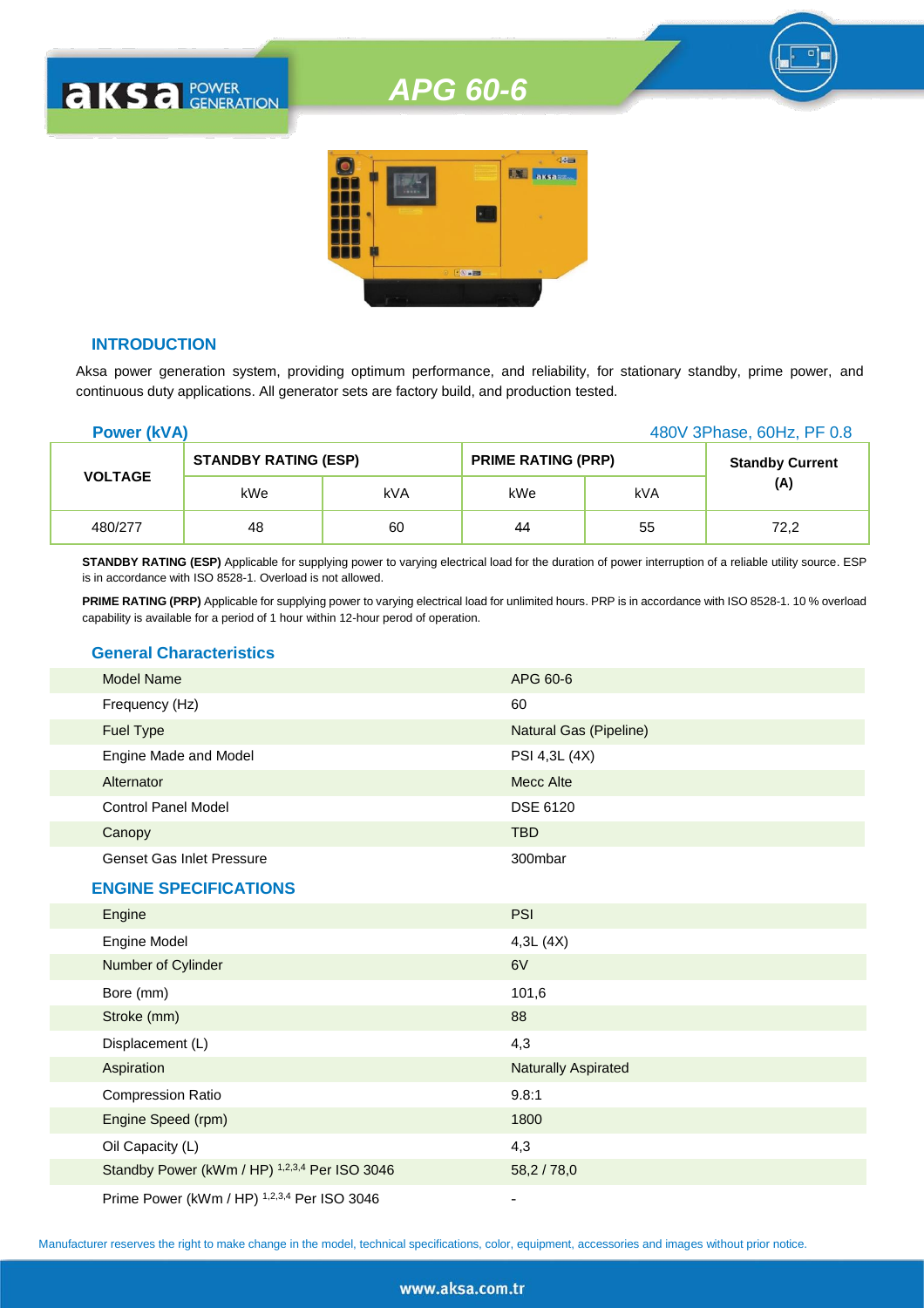

| Max. Operating pressure to EPR, mbar            | 27                     |
|-------------------------------------------------|------------------------|
| <b>Block Heater QTY</b>                         | 1                      |
| <b>Fuel Type</b>                                | Natural Gas (Pipeline) |
| Injection Type and System                       | Spark-Ignited          |
| <b>Governor System</b>                          | ECU                    |
| Operating Voltage (Vdc)                         | 12                     |
| <b>Cooling Method</b>                           | <b>Water Cooled</b>    |
| Cooling Fan Air Flow (m3/min) 5                 | TBD                    |
| Coolant Capacity (engine only) (L)              | 7,3                    |
| Air Filter                                      | Dry Type               |
| Fuel Cons. With %100 Load (kg/hr / m3/hr) 3,4,6 | 12,4/17,4              |
| Fuel Cons. With %75 Load (kg/hr / m3/hr) 3,4,6  | TBD                    |
| Fuel Cons. With %50 Load (kg/hr / m3/hr) 3,4,6  | TBD                    |

#### **ALTERNATOR CHARACTERISTICS**

**AKS** *B CENERATION* 

| Manufacturer                      | Mecc Alte   |
|-----------------------------------|-------------|
| Alternator Made and Model         | ECP32 1M/4C |
| Frequency (Hz)                    | 60          |
| Power (kVA)                       | 60          |
| Voltage (V)                       | 480         |
| Phase                             | 3           |
| A.V.R.                            | <b>DSR</b>  |
| Voltage Regulation                | $(+/-)1%$   |
| <b>Insulation System</b>          | H           |
| Protection                        | IP23        |
| <b>Rated Power Factor</b>         | 0,8         |
| Weight Comp. Generator (kg)       | 186         |
| Cooling Air (m <sup>3</sup> /min) | 15,7        |

#### **Canopy Dimensions**

| Length (mm) | <b>TBD</b> |
|-------------|------------|
| Width (mm)  | <b>TBD</b> |
| Height (mm) | <b>TBD</b> |

1 Max load and overload ratings based on ISO 3046 gross flywheel power.

2 Technical data based on ISO 3046-1 standards of 77°F(25°C), 14.5Psia (100kPa) and 30% relative humidity.

3 Production tolerances in engines and installed components can account for power variations of ± 5%. Altitude, temperature and excessive exhaust and intake restrictions should be applied to power calculations.

4 All fuel and thermal calculations unless otherwise noted are done at ISO 3046 rated load using LHV for NG of 48.17 MJ/kg.

5 At 0.5 in-H2O of Package Restriction at STP

6.Volume calculated using density of 0.717 kg/m3 for NG, 0.51 kg/L for LPG

Manufacturer reserves the right to make change in the model, technical specifications, color, equipment, accessories and images without prior notice.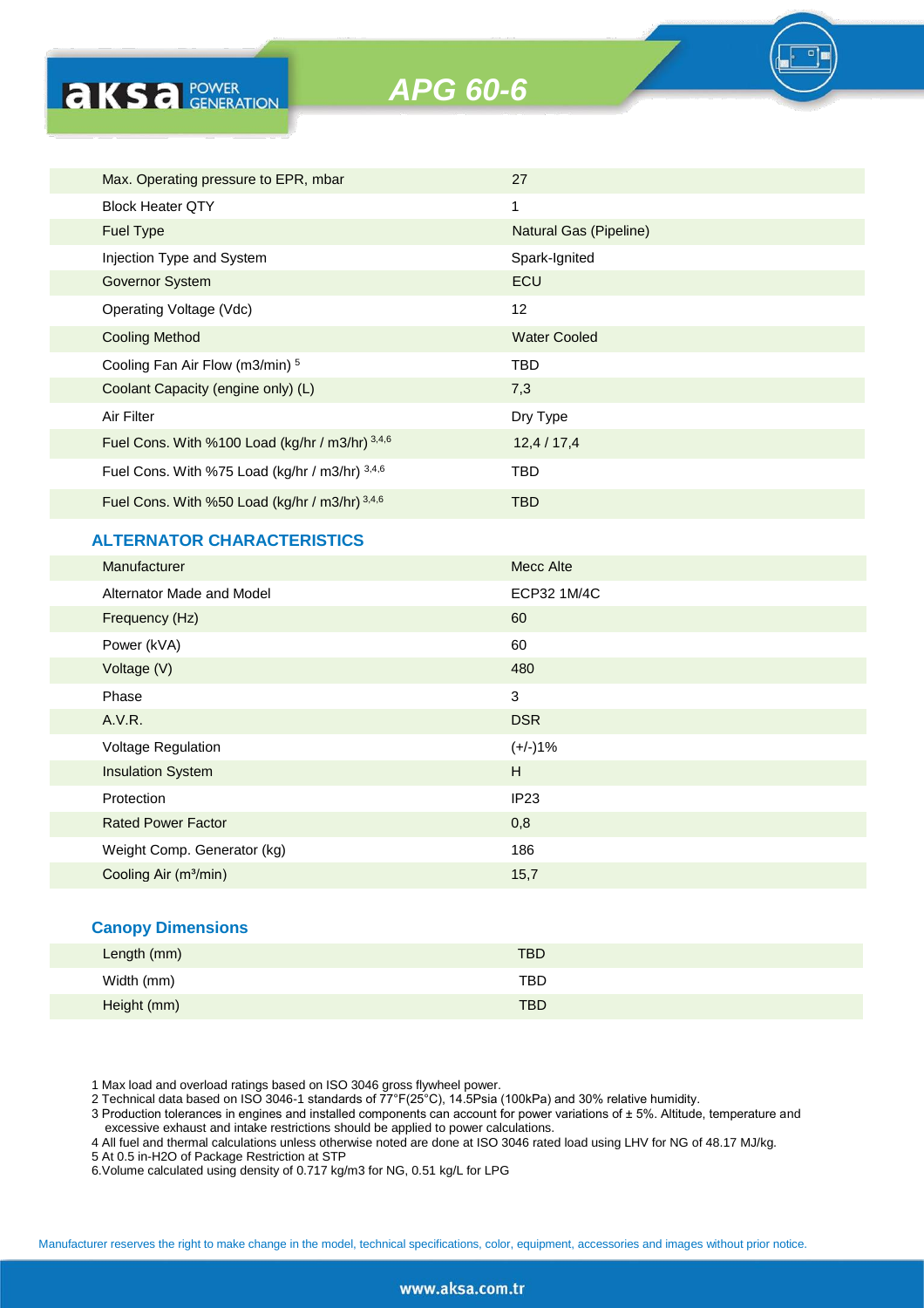## *APG 60-6*

### 7  $10$  $11$ 6  $13$ 3  $12$ 8  $\overline{2}$ 9 5

**1.**Steel structures

- **2.** Emergency stop push button
- **3.** Canopy and panels made from powder coated sheet steel.
- **4.** Control panel is mounted on the baseframe. Located at the right side of the generator set
- **5.** Oil could be drained via valve and a hose
- **6.** Exhaust system in the canopy
- **7.** Special large access doors for easy maintanance
- **8.** In front and back side special large access doors for
- easy maintanance
- **9.** Base frame
- **10.** Lifting points
- **11.** The cap on the canopy provides easy accsess to radiator cap.
- **12.** Sound proofing materials
- **13.** Plastic air intake pockets.

#### **INTRODUCTION**

**AKS** *C C <b>C GENERATION* 

Sound-attenuated and weather protective enclosures for generating sets from Aksa, meet event the sound requirements and provide optimum protection from inclement weather and development by our specialist acoustic engineers. Our modular designed sound insulated canopies provide ease of access for servicing and general maintenance and interchangeable components permitting on-site repair. Enclosures are designed to optimize genset cooling performance, providing you with confidence that genset ratings and ambient capability.

#### **Control Panel**

| <b>Control Module</b>      | <b>DSE</b>    |
|----------------------------|---------------|
| Control Module Model       | DSE 6120      |
| <b>Communication Ports</b> | <b>MODBUS</b> |



#### **Devices**

DSE, model 6120 Auto Mains Failure control modüle, Battery charger input 198-264 volt, output 27,6 V 5 A (24 V) or 13,8 Volt 5A (12V), Emergency stop push button and fuses for control circuits

#### **CONSTRUCTION and FINISH**

Comonents installed in sheet steel enclosure.

Phosphate chemical, pre-coating of steel provides corrosion resistant surface

Polyester composite powder topcoat forms high gloss and extremely durable finish

Lockable hinged panel door provides for easy component access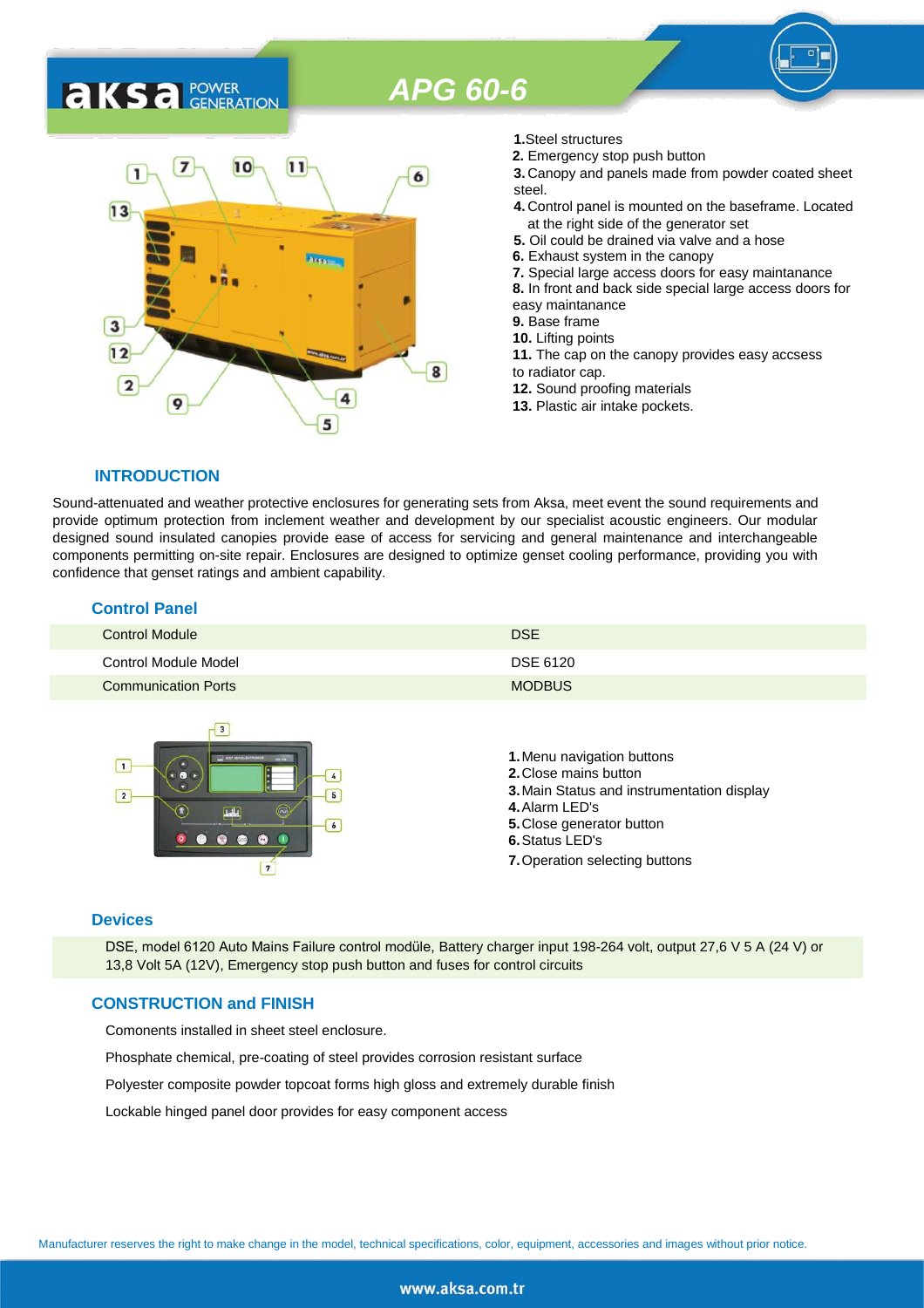# **AKS** *C C <b>C GENERATION*

#### **INSTALLATION**

Control panel is mounted on baseframe with steel stand. Located at the right side of the generator set (When you look at the Gen.Set. from Alternator).

#### **GENERATING SET CONTROL UNIT**

The DSE 6120 module has been designed to monitor generator frequency, volt, current, engine oil pressure, coolant temperature running hours and battery volts.

Module monitors the mains supply and switch over to the generator when the mains power fails.

The DSE6120 also indicates operational status and fault conditions, Automatically shutting down the Gen. Set and giving true first up fault condition of Gen. Set failure.The LCD display indicates the fault.

#### **STANDARD SPECIFICATIONS**

- Microprocessor controlled.
- LCD display makes information easy to read
- Automatically transfers between mains (utilty) and generator power.
- Manual programming on front panel.
- User-friendly set-up and button layout. communications via RS232, RS485 and ethernet.
- Remote start.
- Event logging (50) showing date and time.
- Controls: Stop/Reset, Manual, Auto, Test, Start, buttons. An additional push button next to the LCD display is used to scroll

through the modules' metering display.

#### **Instruments**

ENGINE Engine speed Oil pressure Coolant temperature Run time Battery volts Configurable timing **GENERATOR** Voltage (L-L, L-N) Current (L1-L2-L3) Frequency Gen.Set ready Gen.Set enabled MAINS Gen.Set ready

Gen.Set enabled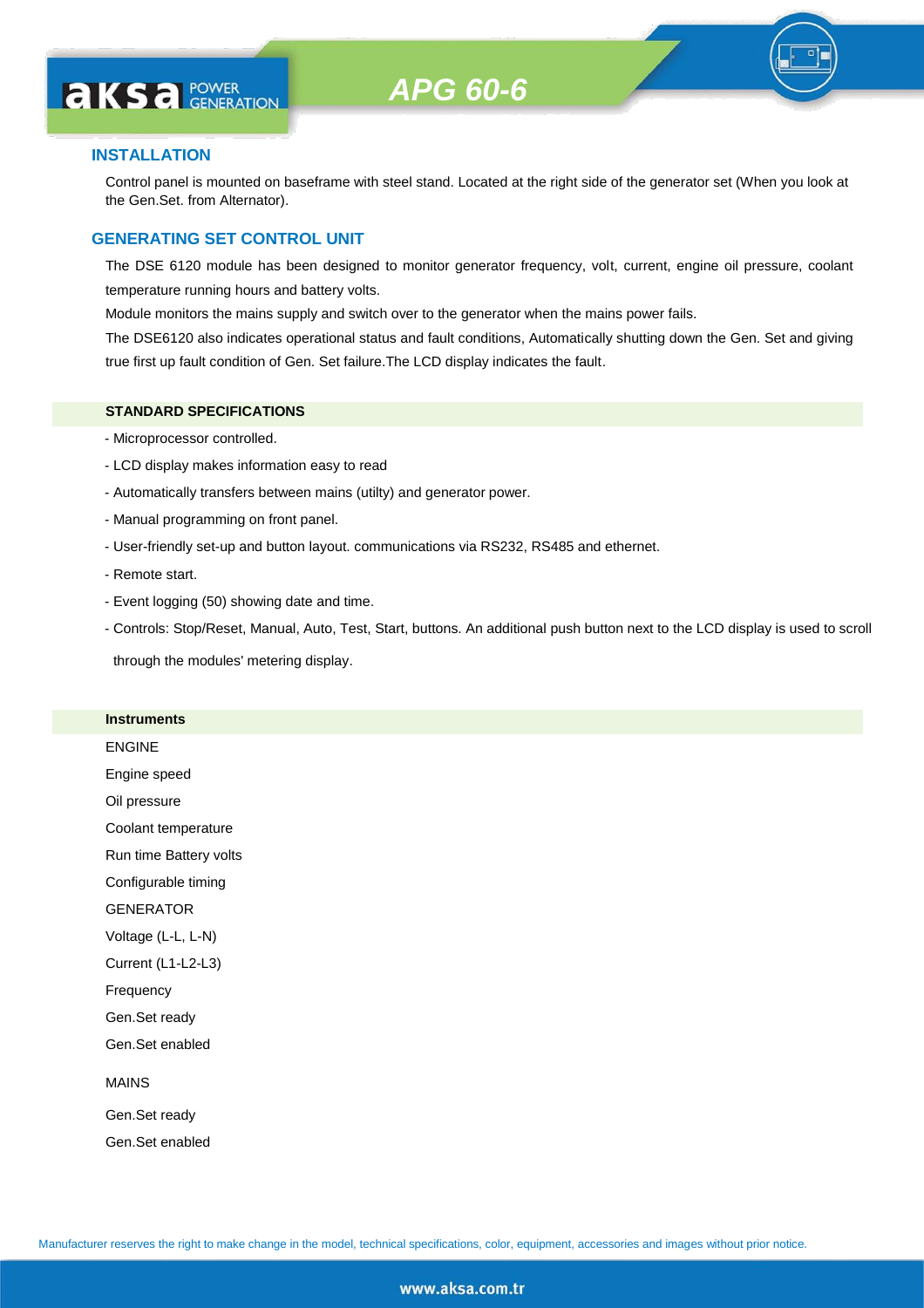# **AKS** *C C <b>C GENERATION*





Charge failure

Battery Low/High voltage

Fail to stop

Low/High generator voltage

Under/over generator frequency

Over /Under speed

Low oil pressure

High coolant temperature.

#### SHUT DOWNS

Fail to start Emergency stop Low oil pressure High coolant temperature Over /Under speed Under/Over generator frequency Under/over generator voltage

Oil pressure sensor open

ELECTRICAL TRIP

Generator over current

#### **Options**

Flexible sensor can be controlled with temperature, pressure, percentage (warning/shutdown/electrical trip) Local setting parameters and monitoring from PC to control module with USB connection (max 6 m)

#### **Standards**

Elecrical Safety / EMC compatibility BS EN 60950 Electrical business equipment BS EN 61000-6-2 EMC immunity standard BS EN 61000-6-4 EMC emission standard

#### **STATIC BATTERY CHARGER**

Battery charger is manufactured with switching-mode and SMD technology and it has high efficincy.

Battery charger models' output V-I characteristic is very close to square and output is 5 amper, 13,8 V for 12 volt and 27,6 V for 24 V . Input 198 - 264 volt AC.

The charger is fitted with a protection diode across the output.

Charge fail output is available.

Connect charge fail relay coil between positive output and CF output.

They are equipped with RFI filter to reduce electrical noise radiated from the device

Galvanically isolated input and output typically 4kV for high reliability